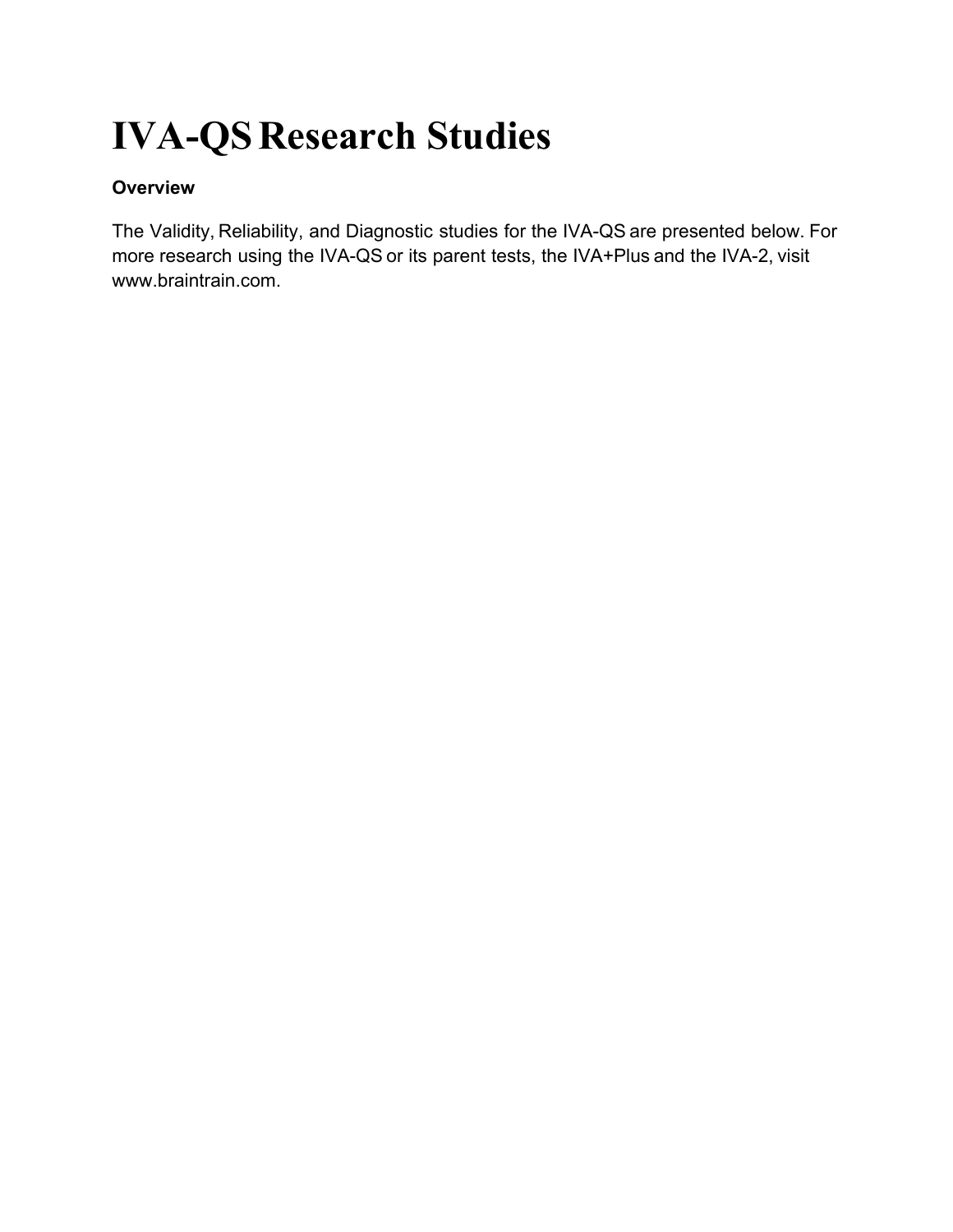#### **Concurrent Validity**

The IVA-QS and IVA+Plus scores and resulting diagnoses were evaluated for concurrent validity with one another. The primary difference between the two tests is that the IVA-QS is shorter than the IVA+Plus. It consists of 300 trials versus the 500 trials that make up the latter. Two analyses were completed to examine the concurrent validity between the IVA+Plus and the IVA-QS. These were completed in order to determine if the IVA-QS (Quick Screen version) test scores were comparable to the matching test scores for the IVA+Plus. In the first analysis, the correlations between the primary and global scale test scores of each test were compared using the normative database. A second analysis was completed to determine if the IVA-QS resulted in the same diagnostic classification for individuals with ADHD diagnoses in comparison to the IVA+Plus using the appropriate diagnostic flowchart for each test.

The normative database used in this study consists of 1700 individuals (903 males and 797 females) ranging in age from six to 96 years old. The normative database records were de-identified. This normative database is used to calculate the norms for both the IVA+Plus and the IVA-QS. The difference between these two sets of norms is that the IVA-QS norms are based only on the first 300 trials of the test and also exclude the cool-down separate test component of the IVA+Plus.

Normative data was collected from individuals not known to have past neurological disorders, not be taking any medication aside from birth control and nasal sprays, not currently active in psychotherapy or counseling, not known to have learning or attentional problems, and not known to demonstrate hyperactivity. The purpose of using a reference group without any known influences that would impair test performance was to help make the IVA-QS CPT more sensitive to impairments in mental processing problems. This normative database was collected from a number of different sites throughout the country.

All of the Pearson correlation coefficients for the primary quotient scale scores were found to be significant and positively correlated. The correlations for these scales are presented below in Table 1-1 titled Correlations between IVA+Plus and IVA-QS Primary Scale Quotient Scores. All IVA-QS global quotient scale scores were also found to be significantly and positively correlated. The results of this analysis are presented in Table 1-2 below.

Almost all of the correlations were found to have very strong effect sizes. These results support that the IVA-QS demonstrates very strong concurrent validity with the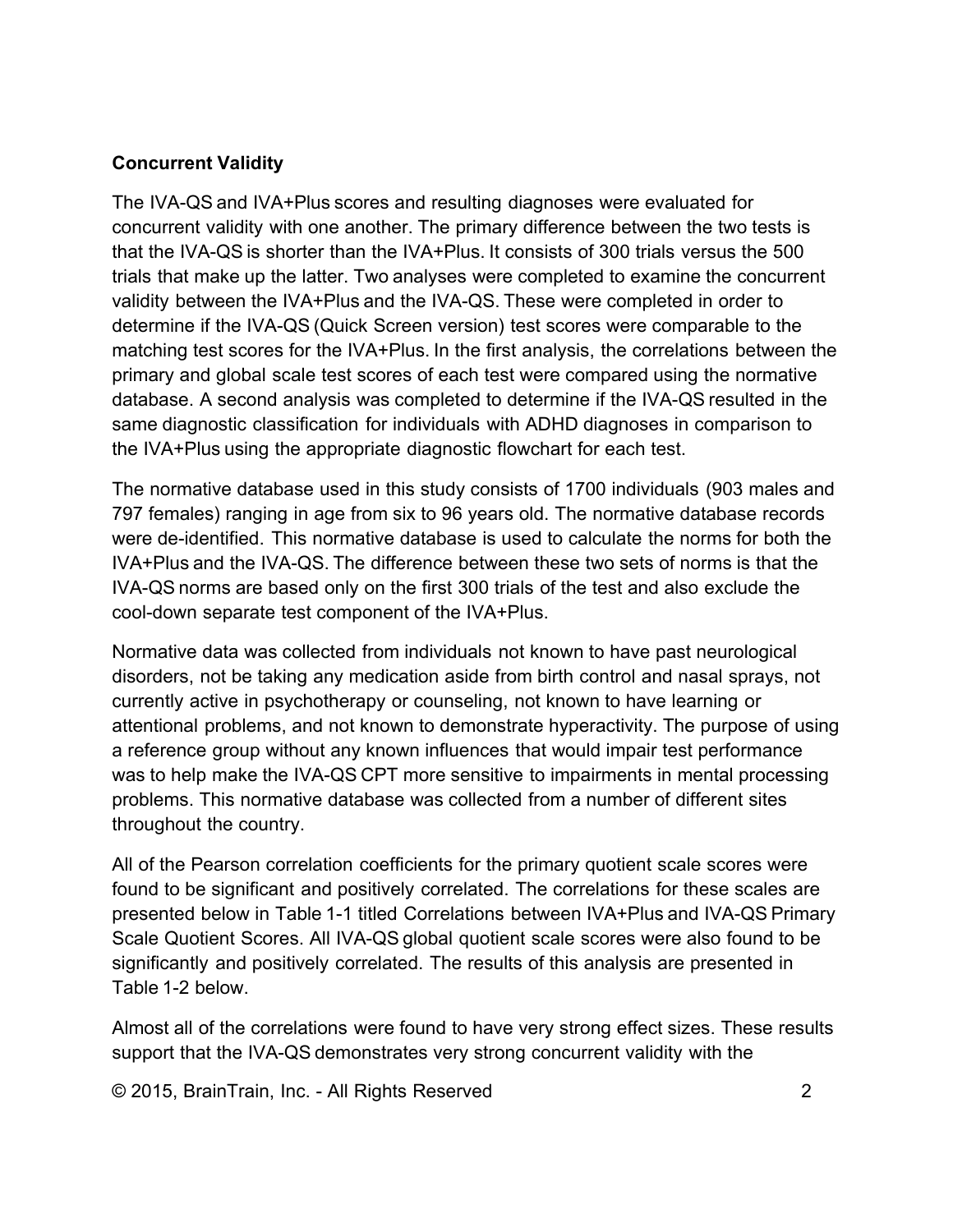established IVA+Plus test. The only noteworthy difference between the IVA-QS and the IVA+Plus was that the Stamina scale was relatively less in terms of its effect size. This difference is not considered unusual given that the IVA+Plus test is about 5 minutes longer. Its impact is minimal, because the effect size is significant and reflects moderate strength. Consequently, the IVA-QS can be used with confidence in assessing and measuring attention and response control.

Thirty clients previously diagnosed by Dr. Sandford as having a primary diagnosis of ADHD were selected for the second concurrent validity evaluation. These clients had volunteered and given permission to have their clinical test data used in this study. These data records were de-identified. The patient data used in this study were selected from patients seen between the years of 2001 and 2011. Fifteen of these individuals were male, and fifteen were female. The ages ranged from 6 to 55, and the mean age was 17.1. Thirty individuals from the normative database, matched by age and sex, were randomly selected for comparison with this group. None of these individuals from the normative group were identified as having been diagnosed with ADHD, having ADHD-type symptoms, or having any other factors likely to impair their test functioning. The ADHD diagnoses derived from the IVA-QS ADHD were compared to the ADHD diagnoses derived from the IVA+Plus.

This comparison is useful in establishing the concurrent validity of the IVA-QS. The diagnosis derived from the IVA-QS test results agreed with the IVA+Plus for 85% of the individuals tested. When the IVA+Plus diagnosis was ADHD, the IVA-QS diagnosis supported a diagnosis of ADHD for 83% of the cases. In cases when the IVA+Plus diagnosis did not identify ADHD, the IVA-QS diagnosis was in agreement for 87% of the cases. These findings establish the concurrent validity of the IVA-QS test and are presented in Table 1-3a and Table 1-3b below. Further analysis of the accuracy of the IVA-QS in diagnosing ADHD separately and in combination with ADHD rating scales is provided in a diagnostic validity study below.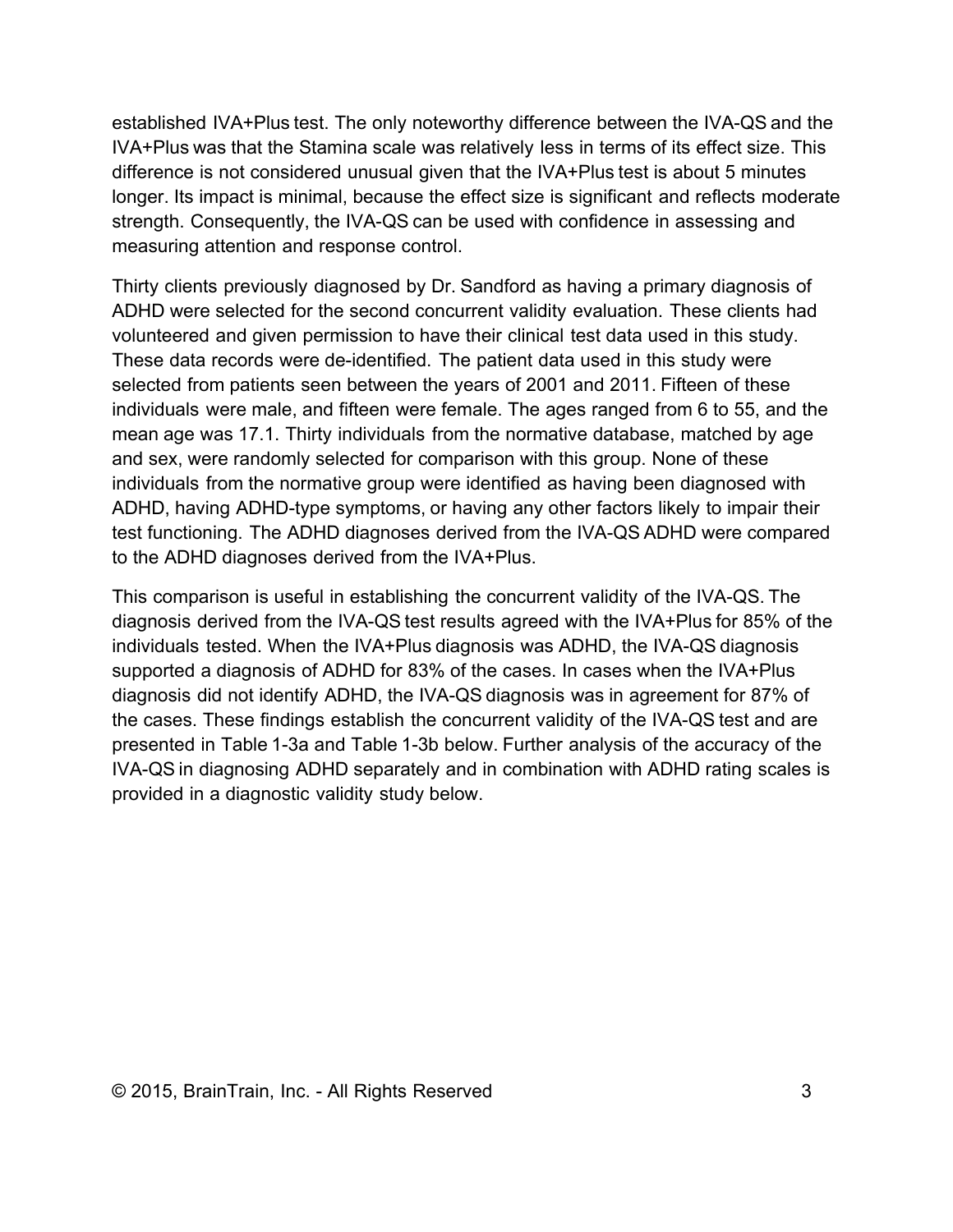# **Table 1-1. Correlations between IVA+Plus and IVA-QSPrimary Scale Quotient Scores**

| <b>Primary Scale</b>                  | r    | p-value | <b>Effect Size</b> |
|---------------------------------------|------|---------|--------------------|
| <b>Auditory Prudence</b><br>(PRA)     | 0.91 | < 0.001 | <b>Very Strong</b> |
| <b>Visual Prudence</b><br>(PRV)       | 0.92 | < 0.001 | <b>Very Strong</b> |
| <b>Auditory Consistency</b><br>(CONA) | 0.90 | < 0.001 | <b>Very Strong</b> |
| <b>Visual Consistency</b><br>(CONV)   | 0.89 | < 0.001 | <b>Very Strong</b> |
| <b>Auditory Stamina</b><br>(STMA)     | 0.55 | < 0.01  | Moderate           |
| <b>Visual Stamina</b><br>(STMV)       | 0.59 | < 0.01  | Moderate           |
| <b>Auditory Vigilance</b><br>(VIA)    | 0.77 | < 0.001 | Strong             |
| <b>Visual Vigilance</b><br>(VIV)      | 0.81 | < 0.001 | <b>Very Strong</b> |
| <b>Auditory Focus</b><br>(FOCA)       | 0.92 | < 0.001 | <b>Very Strong</b> |
| <b>Visual Focus</b><br>(FOCV)         | 0.89 | < 0.001 | <b>Very Strong</b> |
| <b>Auditory Speed</b><br>(MNA)        | 0.97 | < 0.001 | <b>Very Strong</b> |
| <b>Visual Speed</b><br>(MNV)          | 0.98 | < 0.001 | <b>Very Strong</b> |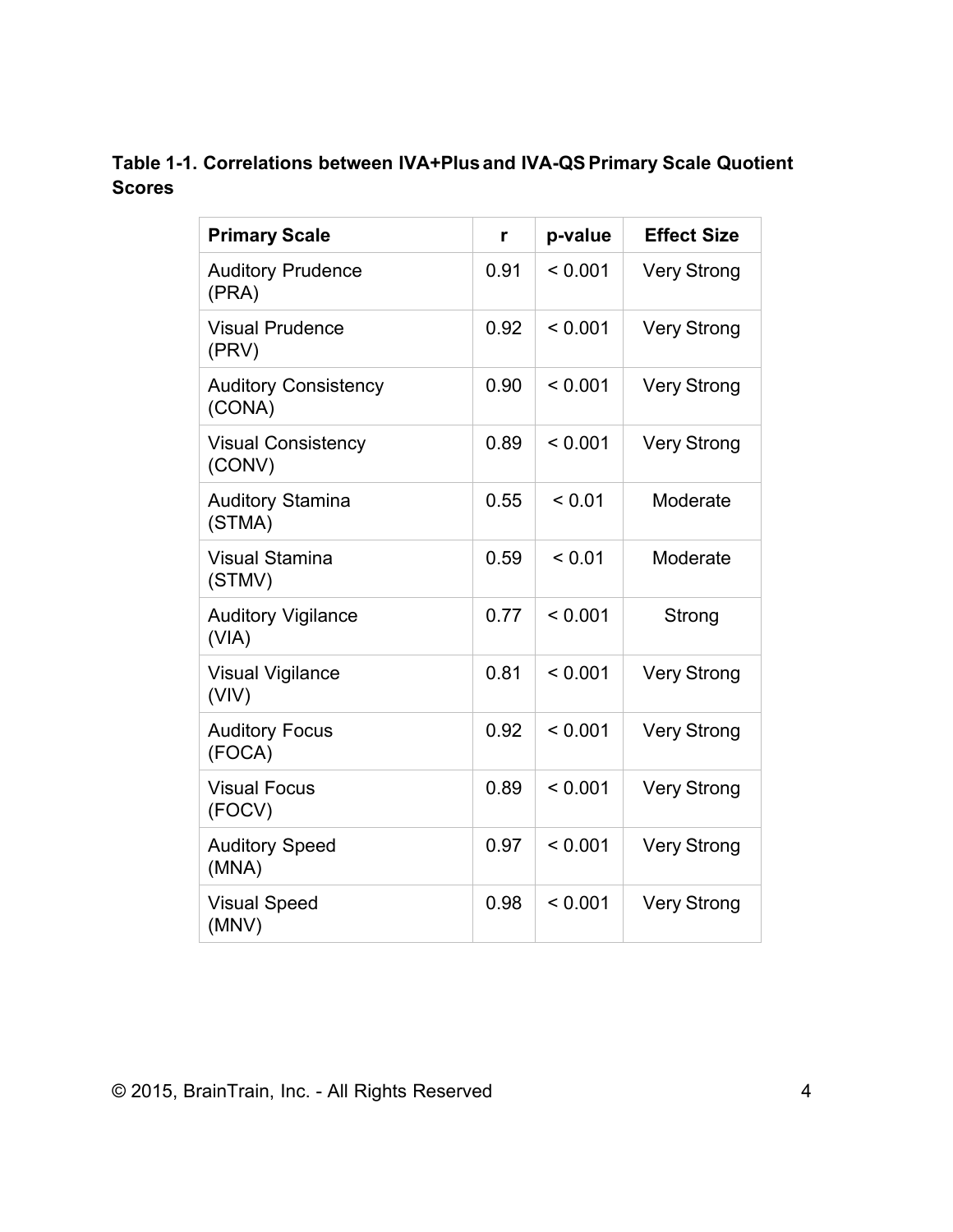# **Table 1-2. Correlations between IVA+Plus and IVA-QS Global Scale Quotient Scores**

| <b>Global Scale</b>                           | r    | p-value | <b>Effect Size</b> |
|-----------------------------------------------|------|---------|--------------------|
| <b>Full-Scale Response Control</b><br>(FRCQ)  | 0.83 | < 0.001 | <b>Very Strong</b> |
| <b>Auditory Response Control</b><br>(ARCQ)    | 0.80 | < 0.001 | <b>Very Strong</b> |
| <b>Visual Response Control</b><br>(VRCQ)      | 0.81 | < 0.001 | <b>Very Strong</b> |
| <b>Full-Scale Attention</b><br>(FAQ)          | 0.89 | < 0.001 | <b>Very Strong</b> |
| <b>Auditory Attention</b><br>(AAQ)            | 0.87 | < 0.001 | <b>Very Strong</b> |
| <b>Visual Attention</b><br>(VAQ)              | 0.87 | < 0.001 | <b>Very Strong</b> |
| <b>Sustained Auditory Attention</b><br>(SAAQ) | 0.85 | < 0.001 | <b>Very Strong</b> |
| <b>Sustained Visual Attention</b><br>(SVAQ)   | 0.88 | < 0.001 | <b>Very Strong</b> |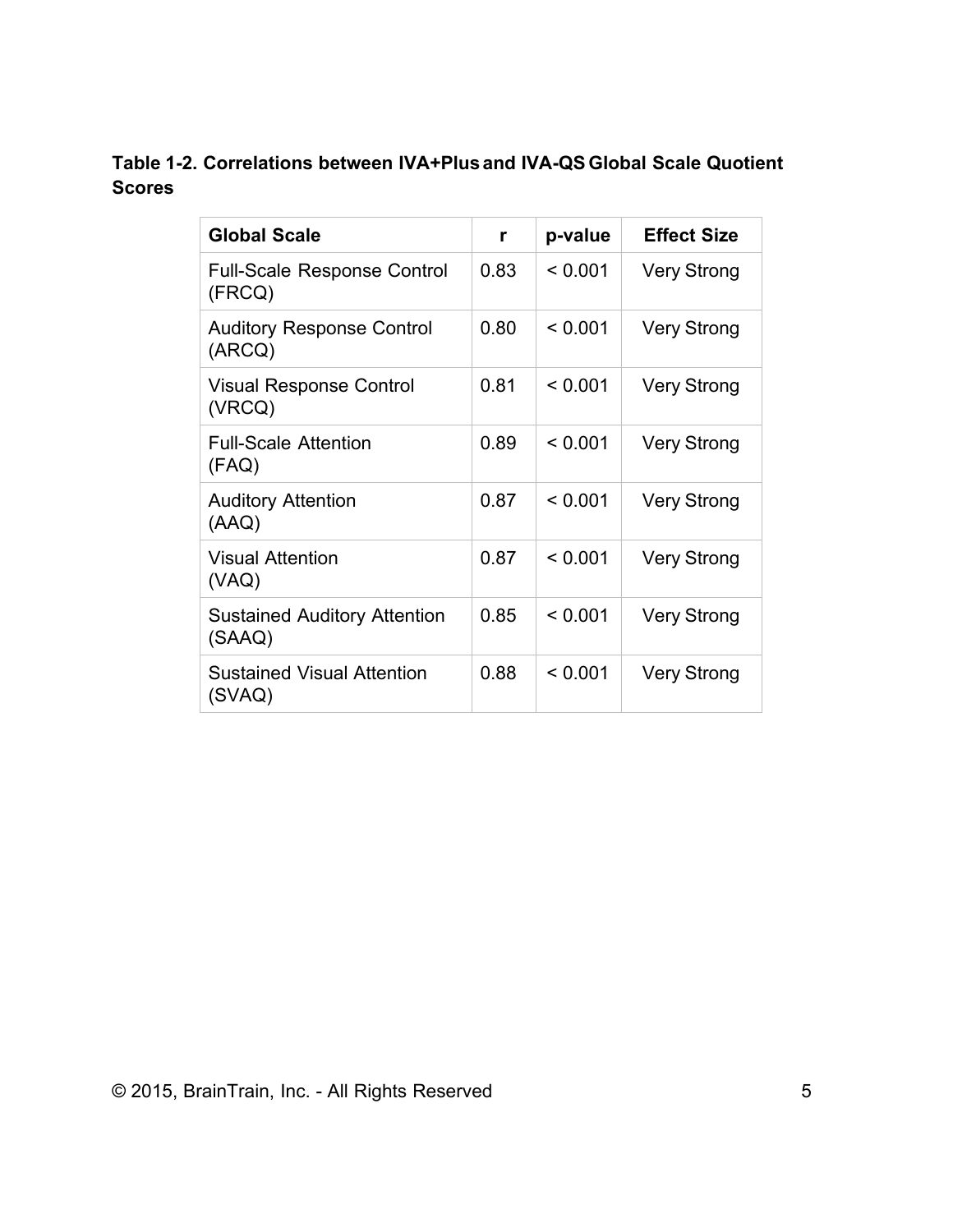#### **Table 1-3a. Diagnostic Comparison of IVA-QSand IVA+Plus for ADHD Diagnoses**

|                                           |             | <b>ADHD</b> | No ADHD | Total |
|-------------------------------------------|-------------|-------------|---------|-------|
| <b>IVA-QS</b><br><b>Test</b><br>Diagnosis | <b>ADHD</b> | 24          | 4       | 28    |
|                                           | No ADHD     | 5           | 27      | 32    |
|                                           | Total       | 29          | 31      | 60    |

# IVA+Plus Test Diagnoses

### **Table 1-3b. Diagnostic Comparison of IVA-QSand IVA+Plus for ADHD Diagnoses**

|                                  | Diagnostic<br>Accuracy |
|----------------------------------|------------------------|
| Sensitivity                      | 83%                    |
| <b>Specificity</b>               | 87%                    |
| <b>Positive Predictive Power</b> | 86%                    |
| <b>Negative Predictive Power</b> | 84%                    |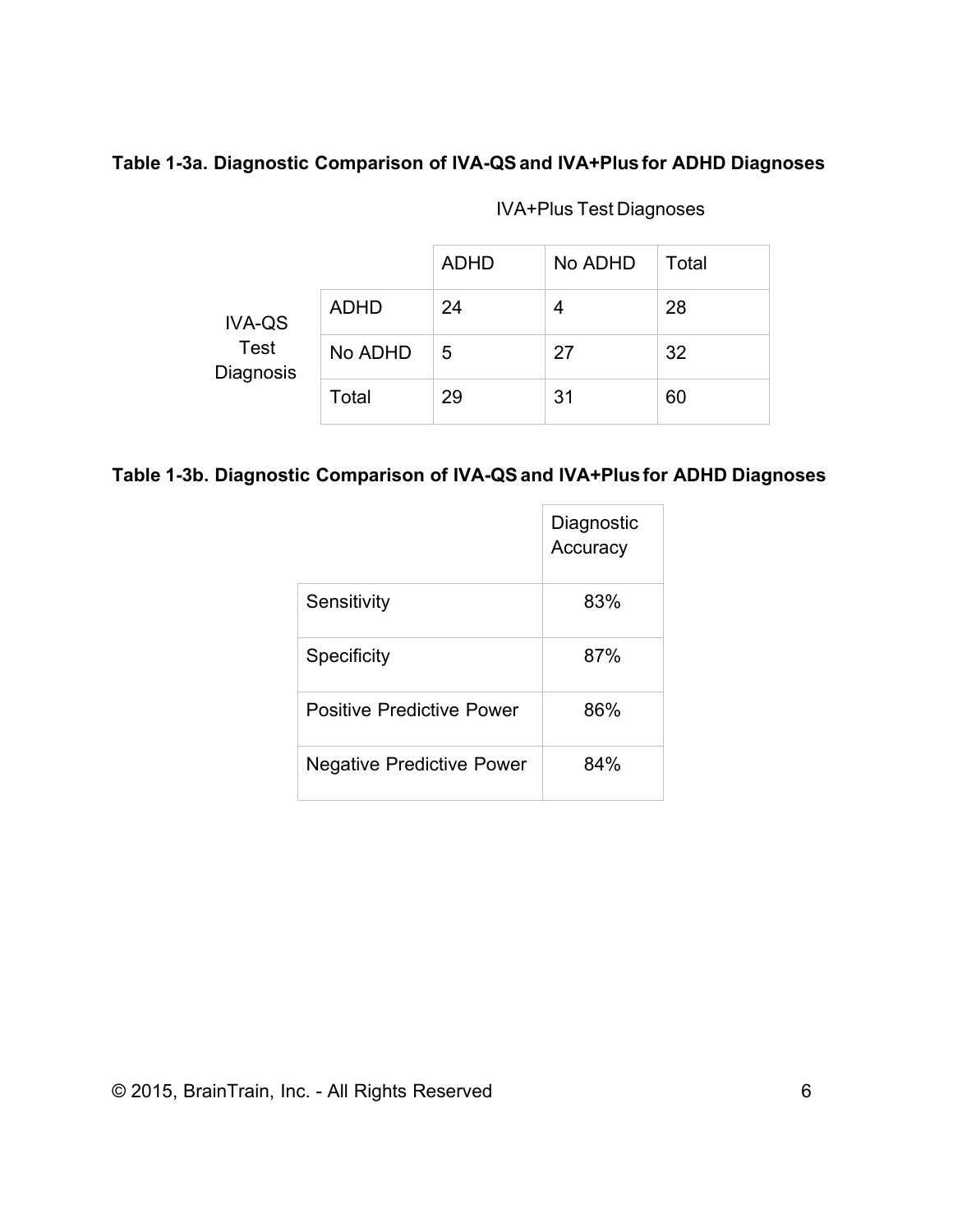#### **Diagnostic Validity Study**

The clinical usefulness and diagnostic validity of computerized visual continuous performance tests (CPT) in the assessment and diagnosis of Attention Deficit-Hyperactivity Disorder (ADHD) has been called into question in presentations by two leading researchers (Goldman, 1994 and Halperin, 1994). Both of these researchers had concluded that the diagnostic validity of current visual computerized CPTs was not sensitive or specific to the degree that this type of test should normally be included in a multi-method assessment battery for ADHD. Barkley (1990) advanced his view that the potential for the computerized CPT was great, because this part of a comprehensive assessment was not tainted by the personal opinion biases that can occur in subjective rating scales. The problem in using a CPT arises at accurately interpreting its findings at the individual level. Barkley (1994a) in a reanalysis of earlier published data reported that a visual CPT correctly classified over 90% of the children with an abnormal score, but had false negative rates of 37% or higher. In other words, a visual CPT failed to identify about 2 of 5 children previously diagnosed using comprehensive assessment techniques for diagnosing ADHD.

To date, most computerized CPTs are visual, leaving out the assessment of possible auditory impulsivity and inattention problems associated with ADHD. There has been an assumption that there are no significant differences between auditory and visual CPTs, but research by Taylor (1994) found that "normal" college students were significantly more impulsive on auditory as compared to visual CPT tasks. The diagnostic validity of the IVA-QS, which includes both auditory and visual measures of impulsivity and inattention, was explored in this study. The purpose of this research was to determine whether this multi-sensory CPT's diagnostic accuracy was sufficient that it would be clinically valid to use routinely for individual assessments.

Thirty clients previously diagnosed by Dr. Sandford as having a primary diagnosis of ADHD were selected. His diagnosis was based on a full evaluation including comprehensive psychological testing and ADHD rating scales. These clients had volunteered and given permission to have their clinical test data used in this study. These data records were de-identified. The patient data used in this study were selected from patients seen between the years of 2001 and 2011. Fifteen of these individuals were male, and fifteen were female. The ages ranged from 6 to 55, and the mean age was 17.1. Most of these individuals were diagnosed solely as having ADHD, but a few had a secondary diagnosis of Cognitive Disorder, Not Otherwise Specified. In these cases they were found to have significant cognitive processing problems in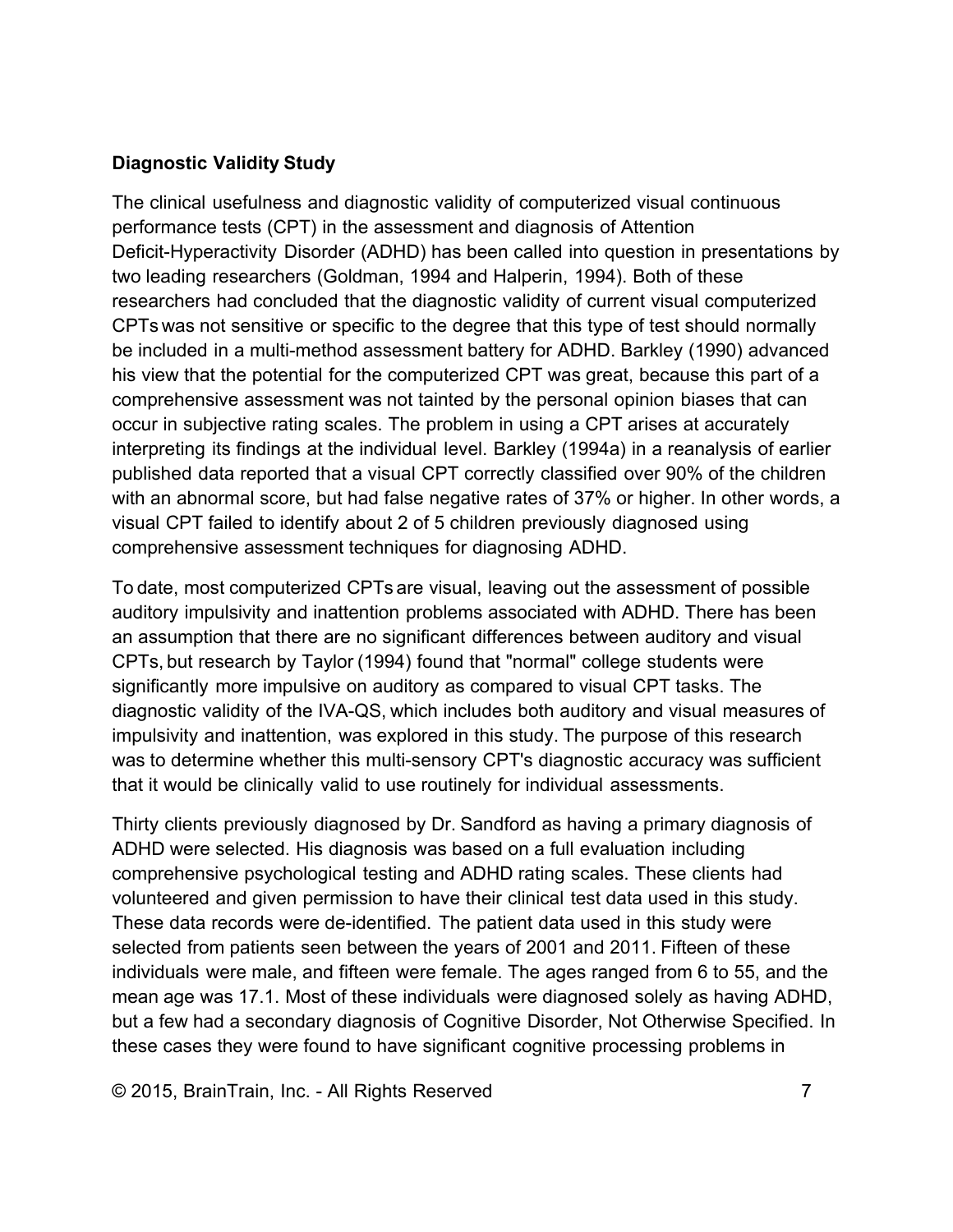addition to their attentional deficits. Thirty individuals from the normative database, matched by age and sex, were randomly selected for comparison to this group. None of these individuals from the normative group were identified as having been diagnosed with ADHD, having ADHD-type symptoms, or having any other factors likely to impair their test functioning.

The ADHD diagnoses derived from the IVA-QS were compared to the clinical diagnosis, which was based on a full evaluation including diagnostic intake evaluation and comprehensive psychological testing, including ADHD rating scales. A comparison of the clinical diagnosis and the IVA-QS diagnosis for ADHD is presented below in Table 3-1a and 3-1b.

# **Table 2-1a. Comparison of Clinical Diagnosis and IVA-QS Diagnosis for ADHD**

|                                           |             | <b>ADHD</b> | No ADHD | Total |
|-------------------------------------------|-------------|-------------|---------|-------|
| <b>IVA-QS</b><br><b>Test</b><br>Diagnosis | <b>ADHD</b> | 23          | 5       | 28    |
|                                           | No ADHD     |             | 25      | 32    |
|                                           | Total       | 30          | 30      | 60    |

Clinical Diagnosis

#### **Table 2-1b. Diagnostic Accuracy of the IVA-QSTest for ADHD**

|                                  | Diagnostic<br>Accuracy |
|----------------------------------|------------------------|
| Sensitivity                      | 77%                    |
| Specificity                      | 83%                    |
| <b>Positive Predictive Power</b> | 82%                    |
| <b>Negative Predictive Power</b> | 78%                    |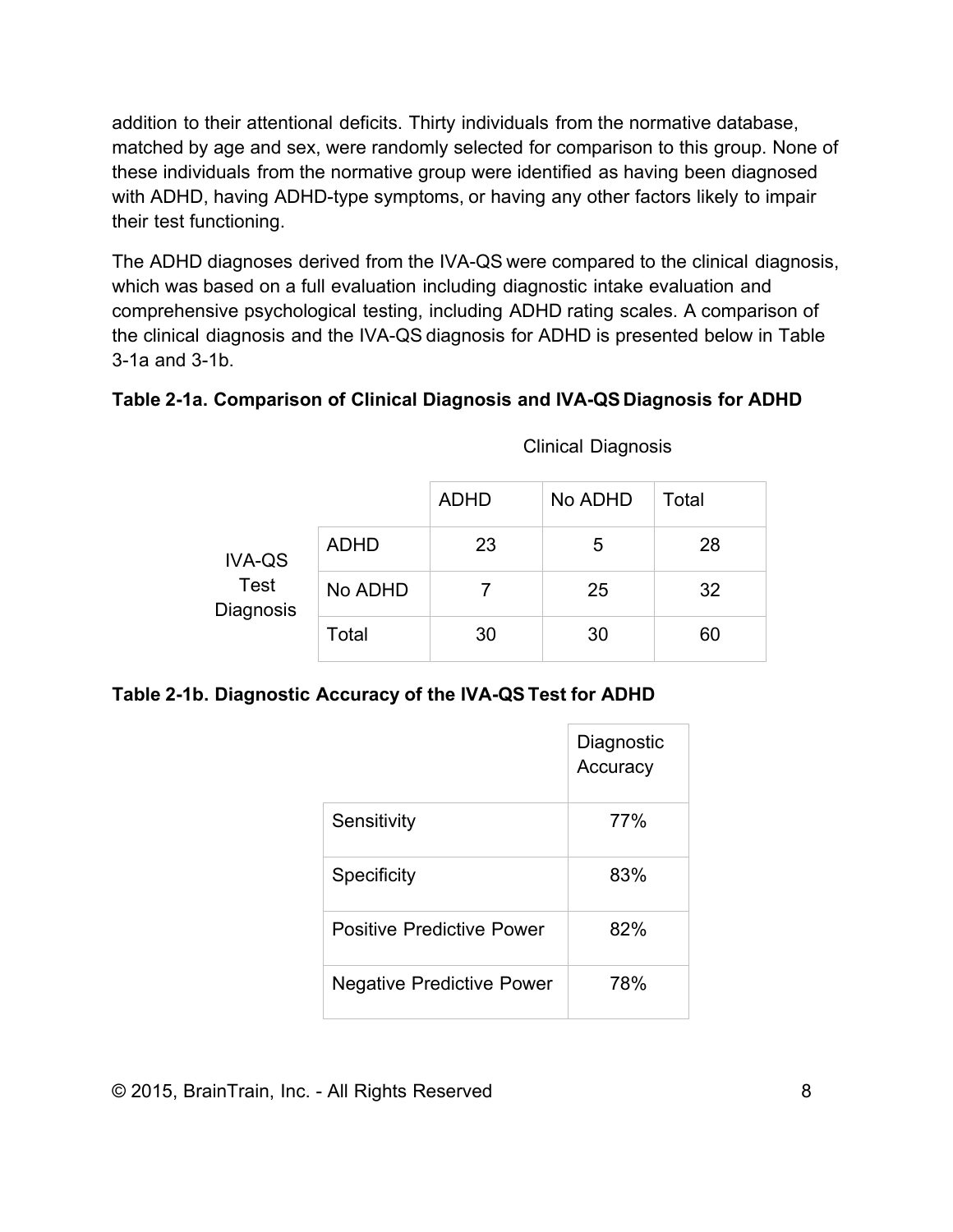Sensitivity is defined as the probability of the test identifying a positive result given that the individual has ADHD. Specificity is the probability of the test accurately identifying individuals who do not have ADHD. Positive Predictive Power is the percentage of individuals diagnosed by the test as having ADHD who were also clinically diagnosed.

Negative Predictive Power is the percentage of patients that were correctly diagnosed as not having ADHD.

The diagnostic accuracy of the IVA-QS test by itself was able to correctly identify about three out of four individuals who had been clinically diagnosed as having ADHD. The results show that the test misdiagnosed about two out of twelve individuals who did not have ADHD as having ADHD. Generally, rating scales are used by many clinicians to provide data in determining a diagnosis of ADHD. Thus, it is useful to compare the accuracy of the IVA-QS test to the accuracy of rating scales reported in the research literature in order to clinically evaluate the relative accuracy of the IVA-QS rating scales.

In evaluating individuals who sought treatment for clinical problems, Snyder, *et al.,* (2008) found that two different types of parent and teacher ADHD rating scales widely ranged in their diagnostic accuracy compared to clinicians' diagnoses which were based on a comprehensive, in-depth evaluation. The overall accuracy of ADHD rating scales for the clinical population in Snyder's study was ranged from 47% to 58%. This study's ADHD rating scale sensitivity in accurately diagnosing individuals with ADHD ranged from 38% to 78%. His results also found that the rating scales often mislabeled individuals as having ADHD who had either no diagnosis or another type of disorder. The low rates of specificity for this study ranged from 14-61%. A number of studies were also reviewed by Snyder that compared the accuracy of differentiating non-clinical populations from individuals diagnosed with ADHD, and the overall accuracy of these nine studies was higher, ranging from 55% to 79%.

The test results supported the clinical efficacy of the IVA-QS test by itself compared to ADHD rating scales. Based on the above review of the accuracy of ADHD rating scales, the IVA-QS test sensitivity of 77% is equivalent or better than the accuracy reported in most of the ADHD rating scale studies. The specificity of the IVA-QS (83%) is actually better than the highest accuracy rate for identifying individuals who do not have ADHD. In general, it has been noted that rating scales often have low rates of specificity in that many individuals without ADHD are misdiagnosed as having ADHD.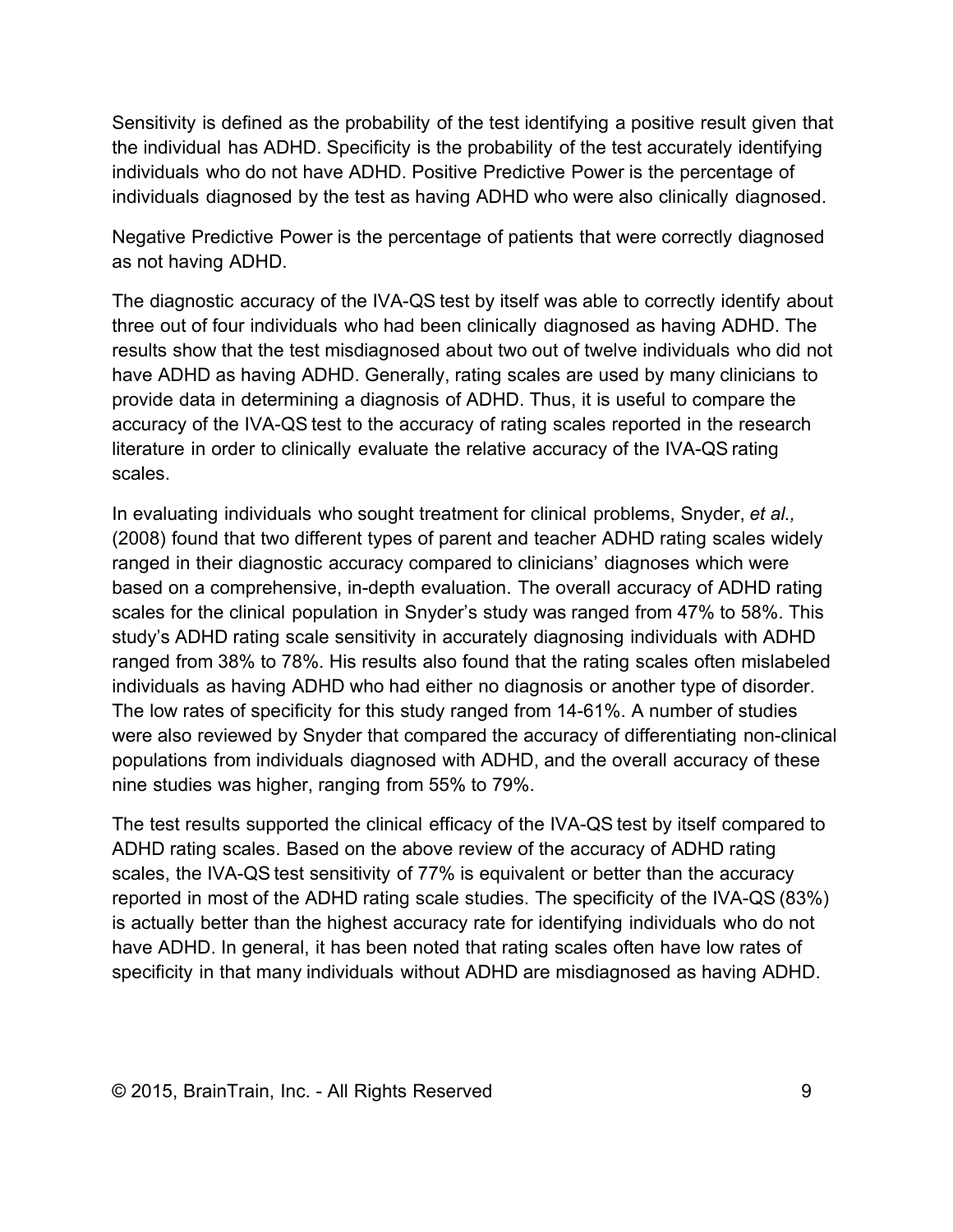The rating scale diagnosis was also compared to the clinical diagnosis. In this case since rating scale data was not available for the matched normative sample group, only sensitivity and negative predictive power can be reported. The sensitivity of the rating scales alone was equal to the sensitivity for the IVA-QS CPT by itself, and the negative predictive power of the rating scales was slightly higher than that of the IVA-QS. (See Tables 3-2a and 3-2b presented below.)

#### **Table 2-2a. Comparison of Clinical Diagnosis and ADHD Rating Scales**

|                              |             | <b>ADHD</b> | No ADHD | Total |
|------------------------------|-------------|-------------|---------|-------|
| Rating<br>Scale<br>Diagnosis | <b>ADHD</b> | 23          |         | 23    |
|                              | No ADHD     |             | 30      | 37    |
|                              | Total       | 30          | 30      | 60    |

#### Clinical Diagnosis

#### **Table 2-2b. Diagnostic Accuracy of ADHD Rating Scales**

|                                  | Diagnostic<br>Accuracy |
|----------------------------------|------------------------|
| Sensitivity                      | 77%                    |
| <b>Negative Predictive Power</b> | 81%                    |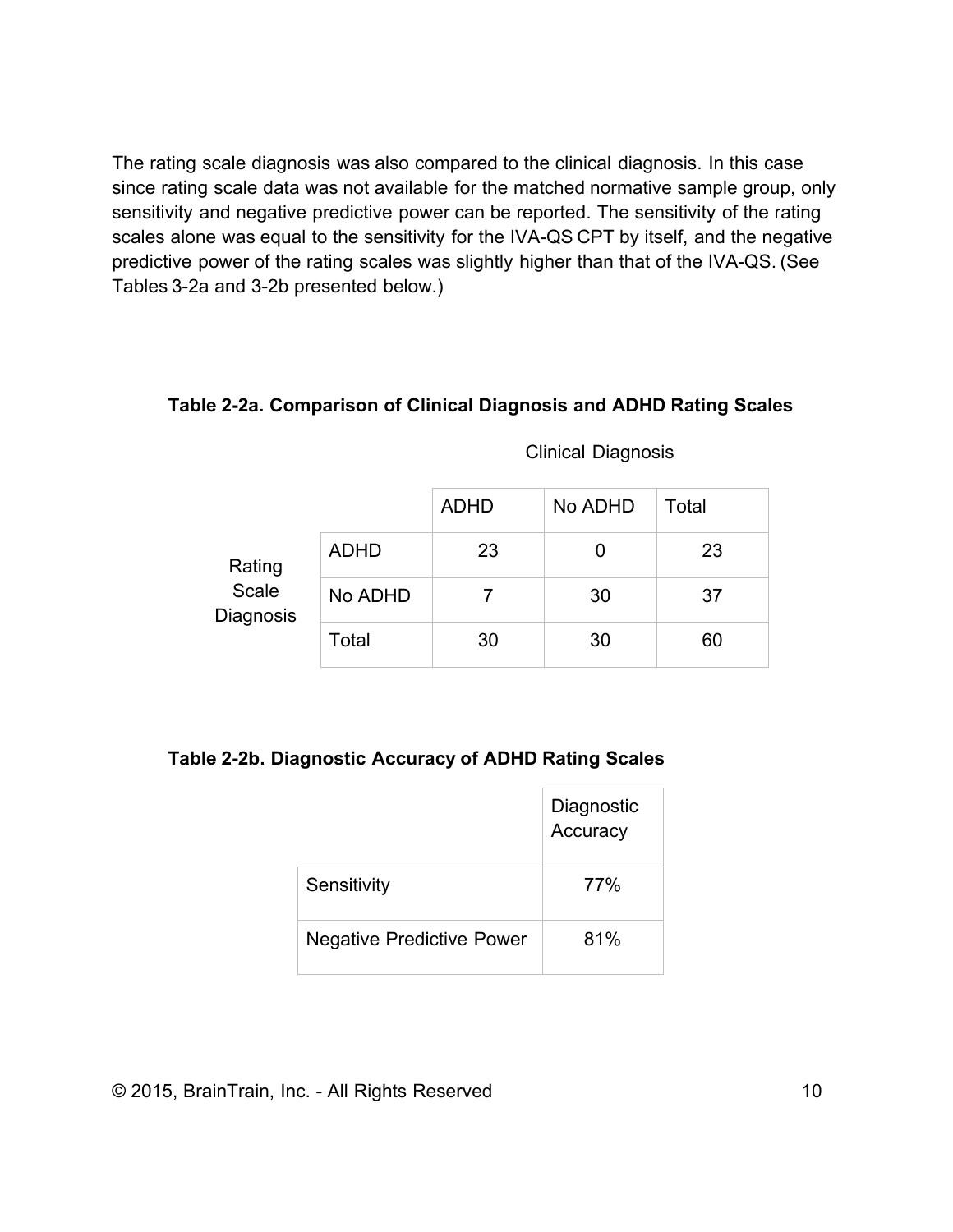In this diagnostic validity study, the question is also addressed as to whether the IVA-QS CPT test results in combination with the rating scales may further help clinicians in accurately diagnosing ADHD. Consequently, the rating scale diagnosis for each client was determined by using the symptom cut-off guidelines for hyperactive/impulsive and inattentive symptoms appropriate to the client's age (American Psychiatric Association, 2013). Parent, teacher, and self-rating scales were combined. If any one of the available scales had ADHD symptoms above the cut-off for either hyperactive/impulsive or inattention symptoms, that positive symptom rating was used in formulating a diagnosis. In other words, if the parent rating scale identified six hyperactive/impulsive symptoms and the teacher identified six inattentive symptoms then the rating scales were interpreted as supporting the diagnosis of ADHD, Combined presentation.

The IVA-QS and rating scale data were combined in diagnosing ADHD. If either of these two methods supported a diagnosis of ADHD, then that diagnosis was assigned. There was no rating scale data for the normative population, so for the normative population, only the IVA-QS results were used in determining a diagnosis of ADHD. The results of the IVA-QS and rating scale diagnoses in comparison to the clinical diagnosis are presented below in Tables 3-3a and 3-3b.

# **Table 2-3a. Comparing ADHD Dx with the IVA-QSTest Results and Rating Scale Combined Dx**

|                                                                |             | <b>ADHD</b> | No ADHD | Total |
|----------------------------------------------------------------|-------------|-------------|---------|-------|
| <b>IVA-QS&amp;</b><br>Rating<br>Scale<br>Combined<br>Diagnosis | <b>ADHD</b> | 26          | 5       | 31    |
|                                                                | No ADHD     | 4           | 25      | 29    |
|                                                                | Total       | 30          | 30      | 60    |

Clinical Diagnosis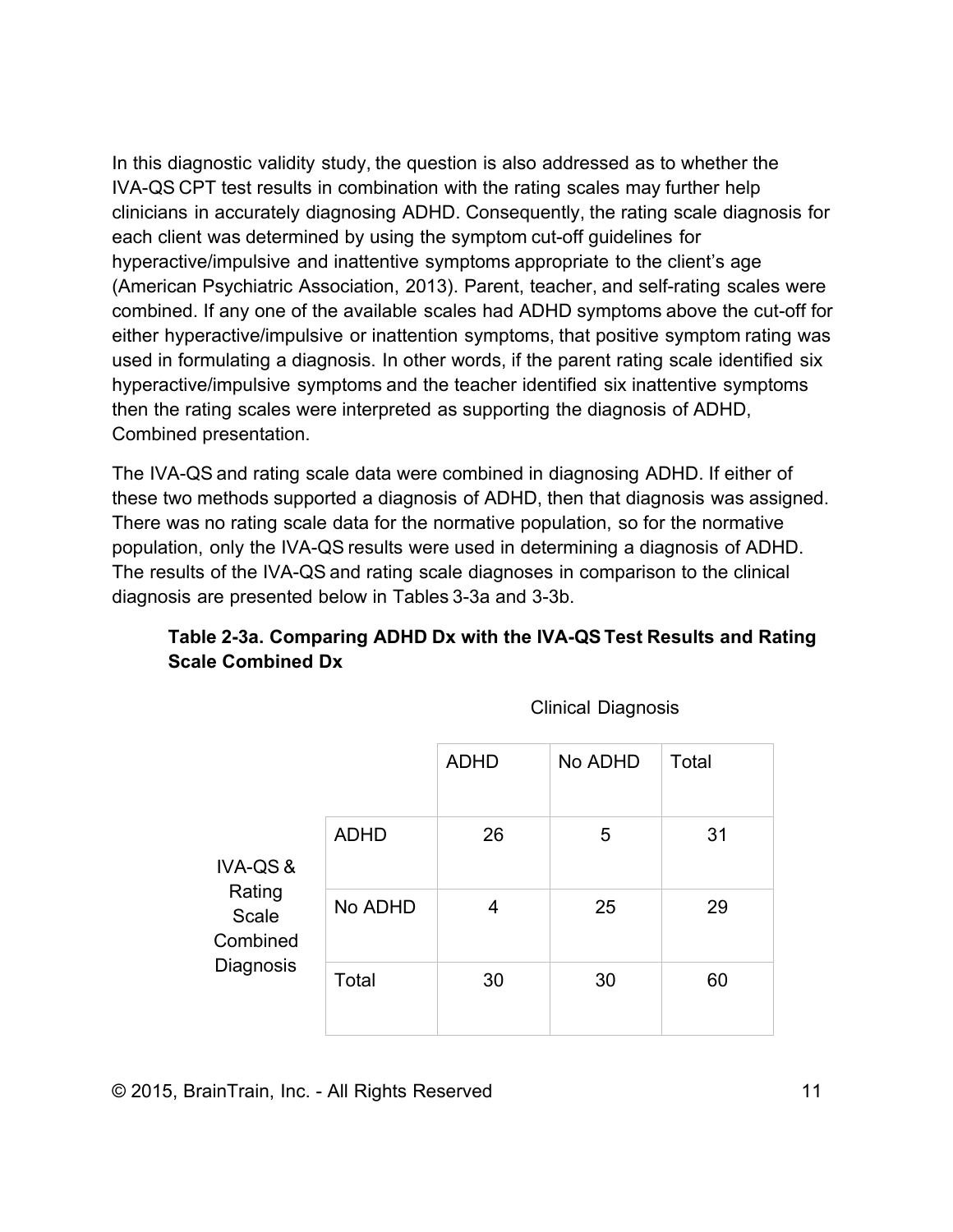# **Table 2-3b. Diagnostic Accuracy of the IVA-QSand Rating Scales Combined Dx for ADHD**

|                                  | Diagnostic<br>Accuracy |
|----------------------------------|------------------------|
| Sensitivity                      | 87%                    |
| <b>Specificity</b>               | 83%                    |
| Positive Predictive Power        | 84%                    |
| <b>Negative Predictive Power</b> | 86%                    |

The combination of the IVA-QS test results and the rating scales increased the overall sensitivity by 10%. The specificity remained the same. The positive predictive power was essentially the same. The negative predictive power improved by 8%. Clinicians using solely this combined approach would be able to accurately identify individuals with ADHD in 13 out of 15 cases.

The value of including the rating scales in making a diagnosis of ADHD is likely to be due to the fact that they provide a measure of the occurrence of gross-motor hyperactivity that is not specifically identified by the IVA-QS test. In addition, the rating scales provide data relevant to the individual's functioning in both the home and school environments in respect to ADHD symptoms which may not manifest under the more controlled test conditions required for administering the IVA-QS. In contrast, the test results provide the clinician with the opportunity to objectively measure clients' mental processing speed and its variability, attentional functioning, and impulsive responses that may be aspects of ADHD that are difficult for raters to accurately identify in the work and school environments. Separately, the rating scale and the IVA-QS are equivalent in respect to their accuracy in diagnosing ADHD, but in combination, they were found to be more accurate in this study. These findings support combining the IVA-QS test results with rating scales in helping clinicians to make more accurate diagnoses of ADHD.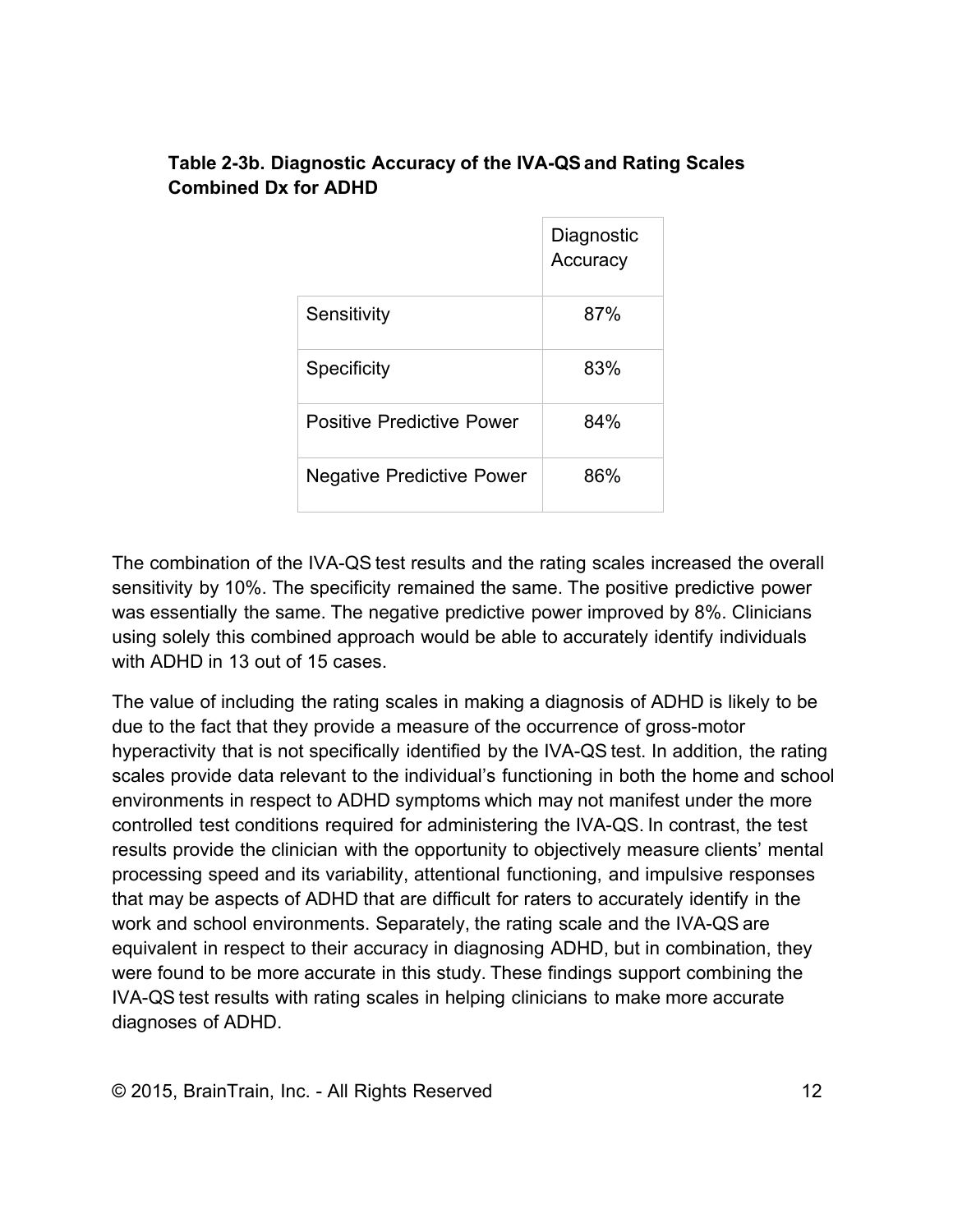### **Test-Retest Reliability Analysis**

Reliability refers to the consistency of test score performance for repeated testing by an individual under similar conditions. This type of reliability test provided an index about the stability of IVA-QS test scores over time (Anastasi, 1988) that allows health professionals to be confident that the changes observed in scores reflect differences in a person's performance and are not solely due to random errors. If the IVA-QS test results are found to be consistent over time, then they can be practically used in clinical diagnostic decision making and in the evaluation of medication and/or treatment effects. The purpose of this study was to determine the test-retest reliability of the 8 global scale scores. These global scales are used in evaluating overall attention problems and in helping clinicians make diagnostic decisions. The global quotient scale scores are based on the raw scores of selected relevant scales and statistically derived. The global scale scores were selected to determine test reliability, because they are the best measure of an individual's overall performance.

Twenty volunteers who reported no history of any psychological or medical problems were administered the IVA-QS on two separate occasions for educational purposes. These data records were de-identified. The age range of volunteers was 6 to 68 years old, and the mean age was 26.5 years. Forty-five percent of these individuals were females and 55% were males. The test data analyzed was collected from several different educational settings.

The test was administered as described in the manual. The first and second tests were given 53 days apart on average. All participants were given this opportunity to learn how to click the mouse correctly. Next, each participant completed a 32 item practice session to learn with the examiner's help, if necessary, how to respond correctly when both targets (1's) and foils (2's) were presented in a mixed-up order. If during the practice session the test taker had problems doing the test task correctly, then the examiner could temporarily stop the practice training and explain the four simple test rules which were:

- 1. Click when you see a "one"
- 2. Click when you hear a "one"
- 3. Don't click when you see a "two"
- 4. Don't click when you hear a "two"

Once the main part of the IVA-QS test began, no further instructions could be given, except to redirect the test taker if he or she removed his/her finger from the correct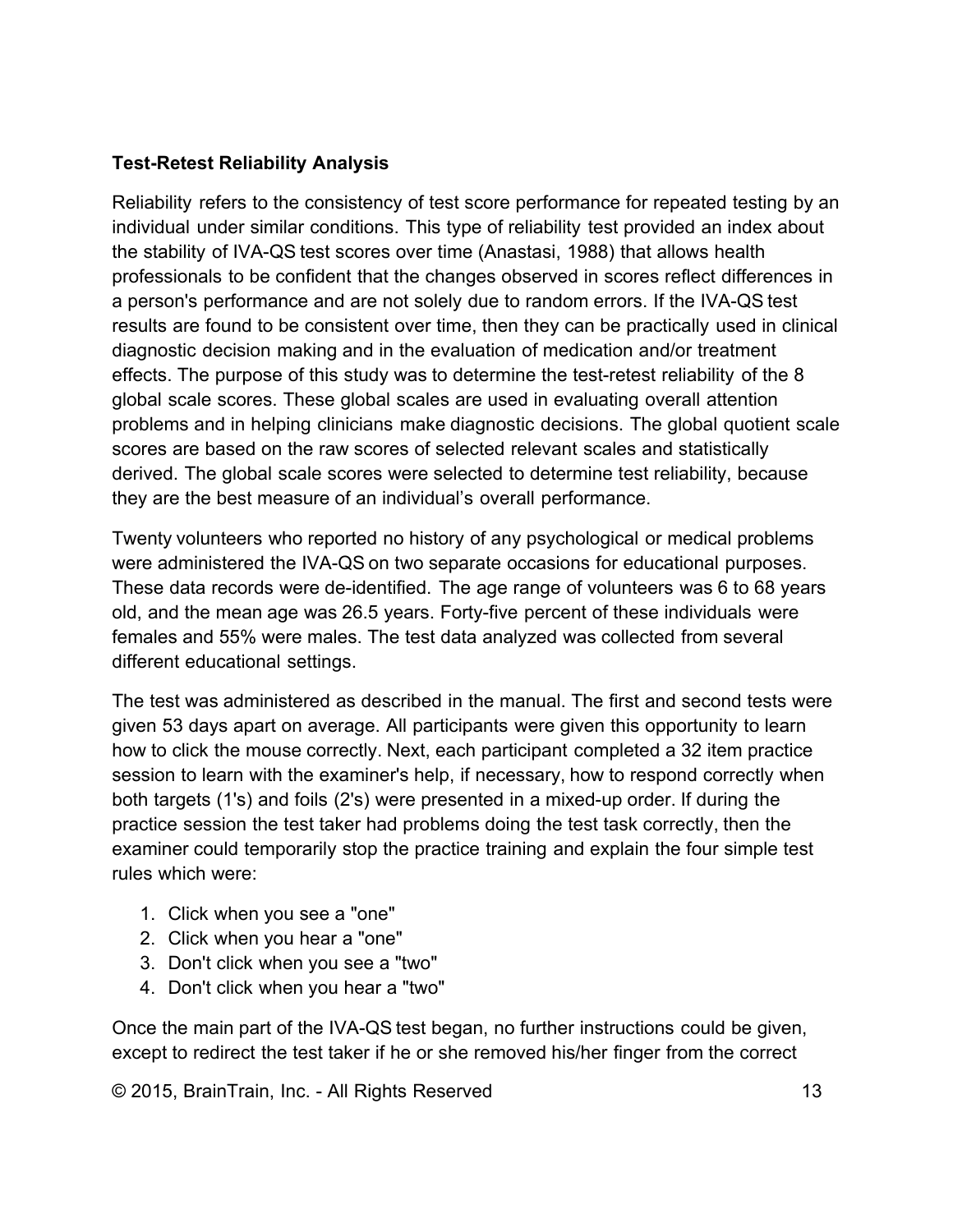mouse button. At the end of the test scores were then automatically saved by the computer for later analysis.

Two tables are presented below which summarize the data of this reliability analysis. Statistical analyses using an ANOVA comparing each scale were completed to determine whether test scores were similar for each individual for both testing sessions and whether the scores changed due to any practice, fatigue, or motivational effects.

The IVA-QS was found to be a test that is robustly stable over time, because retesting was not found to not change the test scores in any significant way. The results shown in Table 2-1 reveal that there are no significant differences for any of the global IVA-QS test scores when individuals were retested. In Table 2-2, the correlations for the global test quotient scores were all significant and positive. The correlation effect size was very strong for the majority of these scales. Consequently, the IVA-QS can be used with confidence to measure any treatment or medication effects by retesting individuals.

It would be valuable in the future to also analyze and compare test performance on and off of medications for those identified with attention or hyperactive/impulsive symptoms. This could help evaluate the effectiveness of the IVA-QS in assessing attention differences or response control differences due to medication interventions.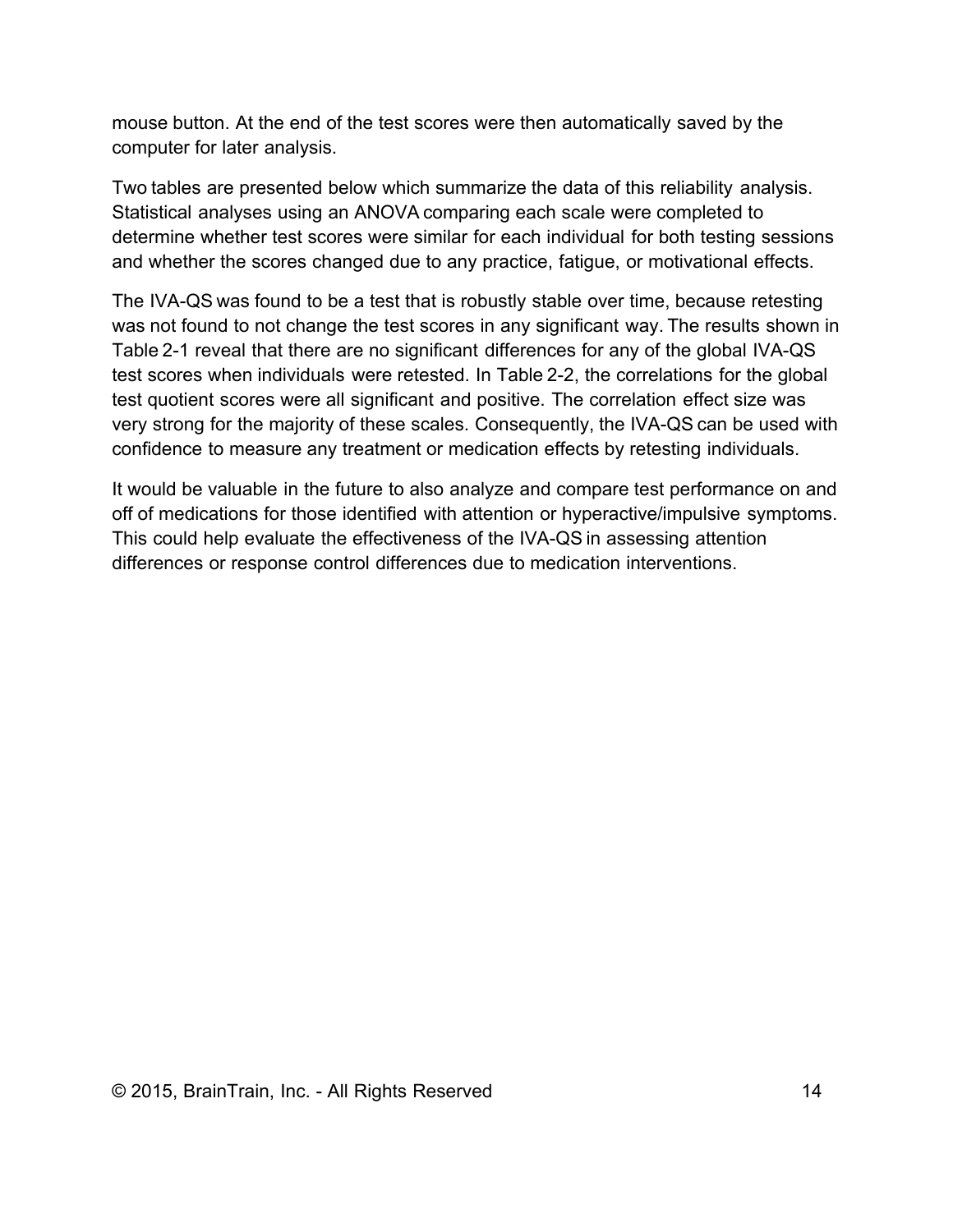|  |  | Table 3-1. Comparison of Mean Global Quotient Scale Scores for Test-Retest |  |
|--|--|----------------------------------------------------------------------------|--|
|--|--|----------------------------------------------------------------------------|--|

| <b>Global Scale</b>                           |                     | Mean Q-Score | p-value |
|-----------------------------------------------|---------------------|--------------|---------|
|                                               | <b>Initial Test</b> | Retest       |         |
| <b>Full Scale Response Control</b><br>(FRCQ)  | 103.8               | 103.3        | n.s.    |
| <b>Auditory Response Control</b><br>(ARCQ)    | 105.1               | 104.6        | n.s.    |
| <b>Visual Response Control</b><br>(VRCQ)      | 101.4               | 101.4        | n.s.    |
| <b>Full-Scale Attention</b><br>(FAQ)          | 109.2               | 113.3        | n.s.    |
| <b>Auditory Attention</b><br>(AAQ)            | 111.3               | 111.0        | n.s.    |
| <b>Visual Attention</b><br>(VAQ)              | 104.5               | 111.8        | n.s.    |
| <b>Sustained Auditory Attention</b><br>(SAAQ) | 109.1               | 109.1        | n.s.    |
| <b>Sustained Visual Attention</b><br>(SVAQ)   | 105.4               | 112.3        | n.s.    |